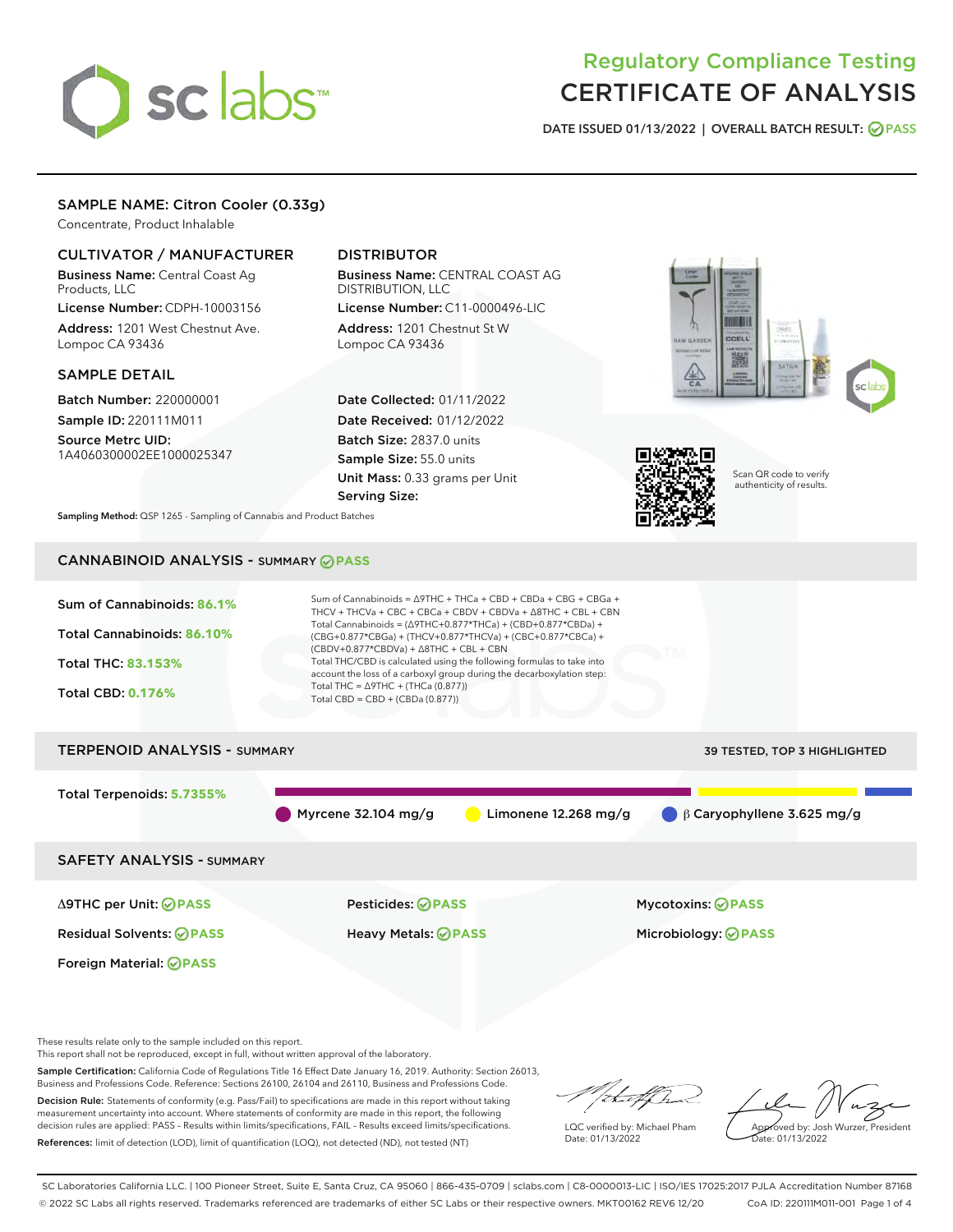



CITRON COOLER (0.33G) | DATE ISSUED 01/13/2022 | OVERALL BATCH RESULT: 2 PASS

#### CANNABINOID TEST RESULTS - 01/12/2022 2 PASS

Tested by high-performance liquid chromatography with diode-array detection (HPLC-DAD). **Method:** QSP 1157 - Analysis of Cannabinoids by HPLC-DAD

#### TOTAL CANNABINOIDS: **86.10%**

Total Cannabinoids (Total THC) + (Total CBD) + (Total CBG) + (Total THCV) + (Total CBC) + (Total CBDV) + ∆8THC + CBL + CBN

TOTAL THC: **83.153%** Total THC (∆9THC+0.877\*THCa)

TOTAL CBD: **0.176%**

Total CBD (CBD+0.877\*CBDa)

TOTAL CBG: 2.319% Total CBG (CBG+0.877\*CBGa)

TOTAL THCV: 0.29% Total THCV (THCV+0.877\*THCVa)

TOTAL CBC: ND Total CBC (CBC+0.877\*CBCa)

TOTAL CBDV: ND Total CBDV (CBDV+0.877\*CBDVa)

| <b>COMPOUND</b>            | LOD/LOQ<br>(mg/g) | <b>MEASUREMENT</b><br><b>UNCERTAINTY</b><br>(mg/g) | <b>RESULT</b><br>(mg/g) | <b>RESULT</b><br>(%) |
|----------------------------|-------------------|----------------------------------------------------|-------------------------|----------------------|
| <b>A9THC</b>               | 0.06 / 0.26       | ±28.605                                            | 831.53                  | 83.153               |
| <b>CBG</b>                 | 0.06/0.19         | ±0.914                                             | 23.19                   | 2.319                |
| <b>THCV</b>                | 0.1 / 0.2         | ±0.14                                              | 2.9                     | 0.29                 |
| <b>CBD</b>                 | 0.07/0.29         | ±0.081                                             | 1.76                    | 0.176                |
| <b>CBN</b>                 | 0.1 / 0.3         | ±0.10                                              | 1.6                     | 0.16                 |
| $\triangle$ 8THC           | 0.1 / 0.4         | N/A                                                | <b>ND</b>               | <b>ND</b>            |
| <b>THCa</b>                | 0.05/0.14         | N/A                                                | <b>ND</b>               | <b>ND</b>            |
| <b>THCVa</b>               | 0.07/0.20         | N/A                                                | <b>ND</b>               | <b>ND</b>            |
| <b>CBDa</b>                | 0.02/0.19         | N/A                                                | <b>ND</b>               | <b>ND</b>            |
| <b>CBDV</b>                | 0.04 / 0.15       | N/A                                                | <b>ND</b>               | <b>ND</b>            |
| <b>CBDVa</b>               | 0.03/0.53         | N/A                                                | <b>ND</b>               | <b>ND</b>            |
| <b>CBGa</b>                | 0.1/0.2           | N/A                                                | <b>ND</b>               | <b>ND</b>            |
| <b>CBL</b>                 | 0.06 / 0.24       | N/A                                                | <b>ND</b>               | <b>ND</b>            |
| <b>CBC</b>                 | 0.2 / 0.5         | N/A                                                | <b>ND</b>               | <b>ND</b>            |
| <b>CBCa</b>                | 0.07/0.28         | N/A                                                | <b>ND</b>               | <b>ND</b>            |
| <b>SUM OF CANNABINOIDS</b> |                   |                                                    | 861.0 mg/g              | 86.1%                |

#### **UNIT MASS: 0.33 grams per Unit**

| ∆9THC per Unit                         | 1100 per-package limit | 274.40 mg/unit  | <b>PASS</b> |
|----------------------------------------|------------------------|-----------------|-------------|
| <b>Total THC per Unit</b>              |                        | 274.40 mg/unit  |             |
| <b>CBD per Unit</b>                    |                        | $0.58$ mg/unit  |             |
| <b>Total CBD per Unit</b>              |                        | $0.58$ mg/unit  |             |
| <b>Sum of Cannabinoids</b><br>per Unit |                        | $284.1$ mg/unit |             |
| <b>Total Cannabinoids</b><br>per Unit  |                        | $284.1$ mg/unit |             |

| <b>COMPOUND</b>         | LOD/LOQ<br>(mg/g) | <b>MEASUREMENT</b><br><b>UNCERTAINTY</b><br>(mg/g) | <b>RESULT</b><br>(mg/g)                         | <b>RESULT</b><br>$(\%)$ |
|-------------------------|-------------------|----------------------------------------------------|-------------------------------------------------|-------------------------|
| <b>Myrcene</b>          | 0.008 / 0.025     | ±0.4141                                            | 32.104                                          | 3.2104                  |
| Limonene                | 0.005 / 0.016     | ±0.1754                                            | 12.268                                          | 1.2268                  |
| $\beta$ Caryophyllene   | 0.004 / 0.012     | ±0.1290                                            | 3.625                                           | 0.3625                  |
| Linalool                | 0.009 / 0.032     | ±0.0899                                            | 2.367                                           | 0.2367                  |
| <b>β Pinene</b>         | 0.004 / 0.014     | ±0.0216                                            | 1.880                                           | 0.1880                  |
| $\alpha$ Pinene         | 0.005 / 0.017     | ±0.0093                                            | 1.082                                           | 0.1082                  |
| $\alpha$ Humulene       | 0.009 / 0.029     | ±0.0289                                            | 0.900                                           | 0.0900                  |
| trans-β-Farnesene       | 0.008 / 0.025     | ±0.0310                                            | 0.873                                           | 0.0873                  |
| Fenchol                 | 0.010 / 0.034     | ±0.0241                                            | 0.624                                           | 0.0624                  |
| Terpineol               | 0.016 / 0.055     | ±0.0284                                            | 0.463                                           | 0.0463                  |
| Terpinolene             | 0.008 / 0.026     | ±0.0059                                            | 0.286                                           | 0.0286                  |
| Camphene                | 0.005 / 0.015     | ±0.0028                                            | 0.243                                           | 0.0243                  |
| Ocimene                 | 0.011 / 0.038     | ±0.0050                                            | 0.156                                           | 0.0156                  |
| <b>Borneol</b>          | 0.005 / 0.016     | ±0.0057                                            | 0.136                                           | 0.0136                  |
| Fenchone                | 0.009 / 0.028     | ±0.0028                                            | 0.095                                           | 0.0095                  |
| Nerolidol               | 0.009 / 0.028     | ±0.0031                                            | 0.050                                           | 0.0050                  |
| Valencene               | 0.009 / 0.030     | ±0.0032                                            | 0.046                                           | 0.0046                  |
| $\alpha$ Bisabolol      | 0.008 / 0.026     | ±0.0019                                            | 0.036                                           | 0.0036                  |
| Caryophyllene<br>Oxide  | 0.010 / 0.033     | ±0.0016                                            | 0.035                                           | 0.0035                  |
| $\gamma$ Terpinene      | 0.006 / 0.018     | ±0.0005                                            | 0.030                                           | 0.0030                  |
| Geraniol                | 0.002 / 0.007     | ±0.0010                                            | 0.022                                           | 0.0022                  |
| $\alpha$ Terpinene      | 0.005 / 0.017     | ±0.0003                                            | 0.021                                           | 0.0021                  |
| Citronellol             | 0.003 / 0.010     | ±0.0006                                            | 0.013                                           | 0.0013                  |
| $\alpha$ Phellandrene   | 0.006 / 0.020     | N/A                                                | <loq< th=""><th><loq< th=""></loq<></th></loq<> | <loq< th=""></loq<>     |
| Eucalyptol              | 0.006 / 0.018     | N/A                                                | <loq< th=""><th><loq< th=""></loq<></th></loq<> | <loq< th=""></loq<>     |
| Sabinene Hydrate        | 0.006 / 0.022     | N/A                                                | <loq< th=""><th><loq< th=""></loq<></th></loq<> | <loq< th=""></loq<>     |
| Nerol                   | 0.003 / 0.011     | N/A                                                | <loq< th=""><th><loq< th=""></loq<></th></loq<> | <loq< th=""></loq<>     |
| Guaiol                  | 0.009 / 0.030     | N/A                                                | <loq< th=""><th><loq< th=""></loq<></th></loq<> | <loq< th=""></loq<>     |
| Sabinene                | 0.004 / 0.014     | N/A                                                | <b>ND</b>                                       | ND                      |
| 3 Carene                | 0.005 / 0.018     | N/A                                                | <b>ND</b>                                       | ND                      |
| p-Cymene                | 0.005 / 0.016     | N/A                                                | ND                                              | ND                      |
| (-)-Isopulegol          | 0.005 / 0.016     | N/A                                                | ND                                              | ND                      |
| Camphor                 | 0.006 / 0.019     | N/A                                                | ND                                              | ND                      |
| Isoborneol              | 0.004 / 0.012     | N/A                                                | ND                                              | ND                      |
| Menthol                 | 0.008 / 0.025     | N/A                                                | ND                                              | ND                      |
| R-(+)-Pulegone          | 0.003 / 0.011     | N/A                                                | <b>ND</b>                                       | ND                      |
| <b>Geranyl Acetate</b>  | 0.004 / 0.014     | N/A                                                | ND                                              | ND                      |
| $\alpha$ Cedrene        | 0.005 / 0.016     | N/A                                                | ND                                              | ND                      |
| Cedrol                  | 0.008 / 0.027     | N/A                                                | ND                                              | ND                      |
| <b>TOTAL TERPENOIDS</b> |                   |                                                    | 57.355 mg/g                                     | 5.7355%                 |

SC Laboratories California LLC. | 100 Pioneer Street, Suite E, Santa Cruz, CA 95060 | 866-435-0709 | sclabs.com | C8-0000013-LIC | ISO/IES 17025:2017 PJLA Accreditation Number 87168 © 2022 SC Labs all rights reserved. Trademarks referenced are trademarks of either SC Labs or their respective owners. MKT00162 REV6 12/20 CoA ID: 220111M011-001 Page 2 of 4

## TERPENOID TEST RESULTS - 01/13/2022

Terpene analysis utilizing gas chromatography-flame ionization detection (GC-FID). **Method:** QSP 1192 - Analysis of Terpenoids by GC-FID

MEASUREMENT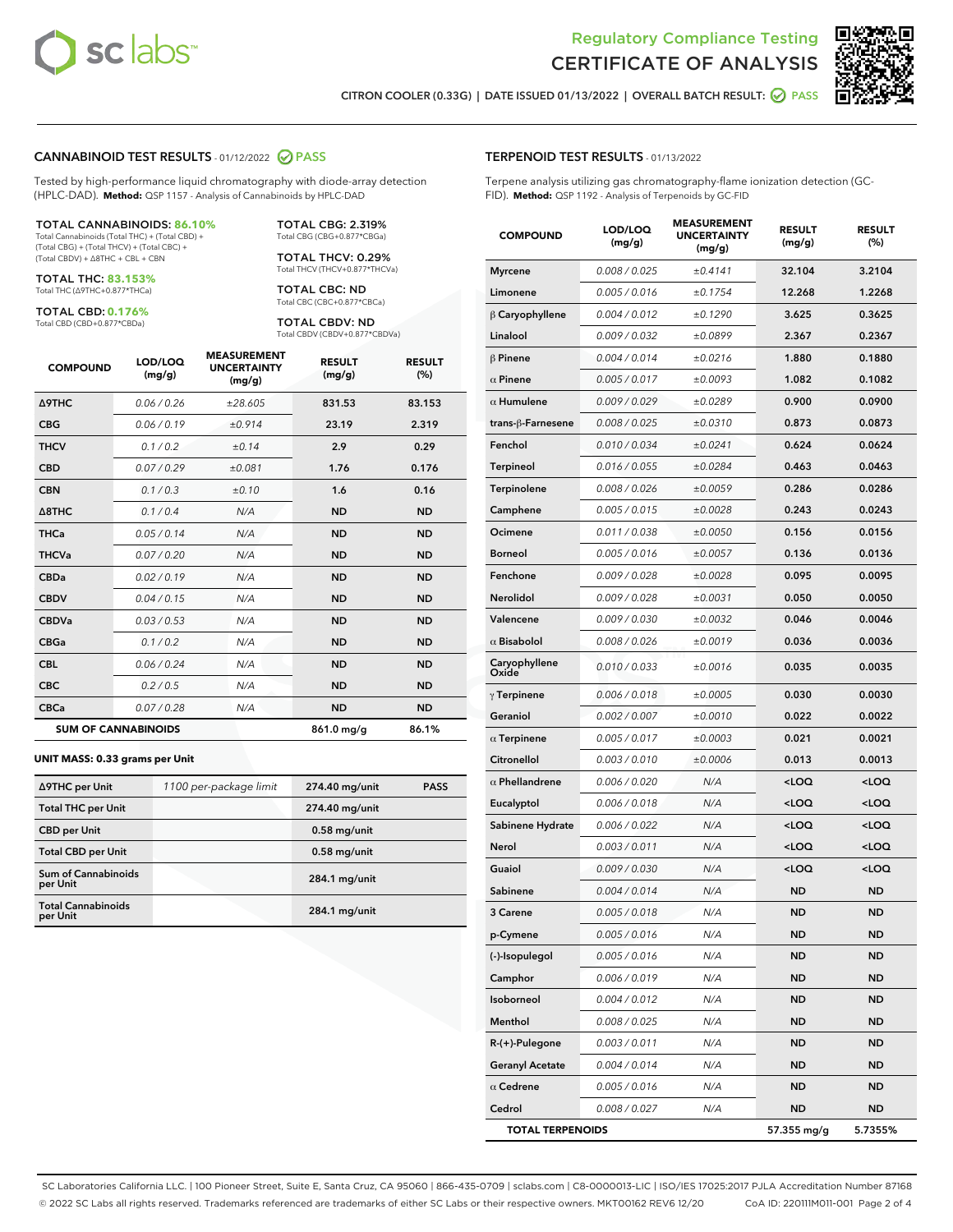



CITRON COOLER (0.33G) | DATE ISSUED 01/13/2022 | OVERALL BATCH RESULT: @ PASS

# CATEGORY 1 PESTICIDE TEST RESULTS - 01/13/2022 2 PASS

Pesticide and plant growth regulator analysis utilizing high-performance liquid chromatography-mass spectrometry (HPLC-MS) or gas chromatography-mass spectrometry (GC-MS). \*GC-MS utilized where indicated. **Method:** QSP 1212 - Analysis of Pesticides and Mycotoxins by LC-MS or QSP 1213 - Analysis of Pesticides by GC-MS

| 0.03 / 0.08<br><b>ND</b><br><b>PASS</b><br>Aldicarb<br>$\ge$ LOD<br>N/A<br>Carbofuran<br>0.02 / 0.05<br>$\geq$ LOD<br>N/A<br><b>ND</b><br><b>PASS</b><br>Chlordane*<br>0.03 / 0.08<br>$\ge$ LOD<br>N/A<br><b>ND</b><br><b>PASS</b><br>Chlorfenapyr*<br>0.03/0.10<br>$\geq$ LOD<br>N/A<br><b>ND</b><br><b>PASS</b><br>Chlorpyrifos<br>0.02 / 0.06<br>N/A<br><b>ND</b><br><b>PASS</b><br>$\ge$ LOD<br>Coumaphos<br>0.02 / 0.07<br>N/A<br><b>ND</b><br><b>PASS</b><br>$\ge$ LOD<br>Daminozide<br>0.02 / 0.07<br>N/A<br><b>ND</b><br><b>PASS</b><br>$\ge$ LOD<br><b>DDVP</b><br>0.03/0.09<br>$>$ LOD<br>N/A<br><b>ND</b><br><b>PASS</b><br>(Dichlorvos)<br>Dimethoate<br>0.03 / 0.08<br>$\ge$ LOD<br><b>ND</b><br><b>PASS</b><br>N/A<br>0.03/0.10<br>N/A<br><b>ND</b><br><b>PASS</b><br>Ethoprop(hos)<br>$>$ LOD<br>0.02 / 0.06<br>N/A<br><b>ND</b><br><b>PASS</b><br>$\ge$ LOD<br>Etofenprox<br>Fenoxycarb<br>0.03 / 0.08<br>$\ge$ LOD<br>N/A<br><b>ND</b><br><b>PASS</b><br>0.03 / 0.08<br>$\ge$ LOD<br>N/A<br><b>ND</b><br><b>PASS</b><br>Fipronil<br>Imazalil<br>0.02 / 0.06<br>$>$ LOD<br>N/A<br><b>ND</b><br><b>PASS</b><br><b>Methiocarb</b><br>0.02 / 0.07<br>$\ge$ LOD<br>N/A<br><b>ND</b><br><b>PASS</b><br>Methyl<br>0.03/0.10<br>N/A<br><b>ND</b><br><b>PASS</b><br>$\ge$ LOD<br>parathion<br>0.03/0.09<br><b>Mevinphos</b><br>$\ge$ LOD<br>N/A<br><b>ND</b><br><b>PASS</b><br>Paclobutrazol<br>0.02 / 0.05<br>$>$ LOD<br>N/A<br><b>ND</b><br><b>PASS</b><br>0.03/0.09<br>N/A<br>$\ge$ LOD<br><b>ND</b><br><b>PASS</b><br>Propoxur<br>0.03 / 0.08<br><b>ND</b><br><b>PASS</b><br>Spiroxamine<br>$\ge$ LOD<br>N/A<br>Thiacloprid<br>0.03/0.10<br>$\ge$ LOD<br>N/A<br><b>ND</b><br><b>PASS</b> | <b>COMPOUND</b> | LOD/LOQ<br>$(\mu g/g)$ | <b>ACTION</b><br><b>LIMIT</b><br>$(\mu g/g)$ | <b>MEASUREMENT</b><br><b>UNCERTAINTY</b><br>$(\mu g/g)$ | <b>RESULT</b><br>$(\mu g/g)$ | <b>RESULT</b> |
|------------------------------------------------------------------------------------------------------------------------------------------------------------------------------------------------------------------------------------------------------------------------------------------------------------------------------------------------------------------------------------------------------------------------------------------------------------------------------------------------------------------------------------------------------------------------------------------------------------------------------------------------------------------------------------------------------------------------------------------------------------------------------------------------------------------------------------------------------------------------------------------------------------------------------------------------------------------------------------------------------------------------------------------------------------------------------------------------------------------------------------------------------------------------------------------------------------------------------------------------------------------------------------------------------------------------------------------------------------------------------------------------------------------------------------------------------------------------------------------------------------------------------------------------------------------------------------------------------------------------------------------------------------------------------------------------------|-----------------|------------------------|----------------------------------------------|---------------------------------------------------------|------------------------------|---------------|
|                                                                                                                                                                                                                                                                                                                                                                                                                                                                                                                                                                                                                                                                                                                                                                                                                                                                                                                                                                                                                                                                                                                                                                                                                                                                                                                                                                                                                                                                                                                                                                                                                                                                                                      |                 |                        |                                              |                                                         |                              |               |
|                                                                                                                                                                                                                                                                                                                                                                                                                                                                                                                                                                                                                                                                                                                                                                                                                                                                                                                                                                                                                                                                                                                                                                                                                                                                                                                                                                                                                                                                                                                                                                                                                                                                                                      |                 |                        |                                              |                                                         |                              |               |
|                                                                                                                                                                                                                                                                                                                                                                                                                                                                                                                                                                                                                                                                                                                                                                                                                                                                                                                                                                                                                                                                                                                                                                                                                                                                                                                                                                                                                                                                                                                                                                                                                                                                                                      |                 |                        |                                              |                                                         |                              |               |
|                                                                                                                                                                                                                                                                                                                                                                                                                                                                                                                                                                                                                                                                                                                                                                                                                                                                                                                                                                                                                                                                                                                                                                                                                                                                                                                                                                                                                                                                                                                                                                                                                                                                                                      |                 |                        |                                              |                                                         |                              |               |
|                                                                                                                                                                                                                                                                                                                                                                                                                                                                                                                                                                                                                                                                                                                                                                                                                                                                                                                                                                                                                                                                                                                                                                                                                                                                                                                                                                                                                                                                                                                                                                                                                                                                                                      |                 |                        |                                              |                                                         |                              |               |
|                                                                                                                                                                                                                                                                                                                                                                                                                                                                                                                                                                                                                                                                                                                                                                                                                                                                                                                                                                                                                                                                                                                                                                                                                                                                                                                                                                                                                                                                                                                                                                                                                                                                                                      |                 |                        |                                              |                                                         |                              |               |
|                                                                                                                                                                                                                                                                                                                                                                                                                                                                                                                                                                                                                                                                                                                                                                                                                                                                                                                                                                                                                                                                                                                                                                                                                                                                                                                                                                                                                                                                                                                                                                                                                                                                                                      |                 |                        |                                              |                                                         |                              |               |
|                                                                                                                                                                                                                                                                                                                                                                                                                                                                                                                                                                                                                                                                                                                                                                                                                                                                                                                                                                                                                                                                                                                                                                                                                                                                                                                                                                                                                                                                                                                                                                                                                                                                                                      |                 |                        |                                              |                                                         |                              |               |
|                                                                                                                                                                                                                                                                                                                                                                                                                                                                                                                                                                                                                                                                                                                                                                                                                                                                                                                                                                                                                                                                                                                                                                                                                                                                                                                                                                                                                                                                                                                                                                                                                                                                                                      |                 |                        |                                              |                                                         |                              |               |
|                                                                                                                                                                                                                                                                                                                                                                                                                                                                                                                                                                                                                                                                                                                                                                                                                                                                                                                                                                                                                                                                                                                                                                                                                                                                                                                                                                                                                                                                                                                                                                                                                                                                                                      |                 |                        |                                              |                                                         |                              |               |
|                                                                                                                                                                                                                                                                                                                                                                                                                                                                                                                                                                                                                                                                                                                                                                                                                                                                                                                                                                                                                                                                                                                                                                                                                                                                                                                                                                                                                                                                                                                                                                                                                                                                                                      |                 |                        |                                              |                                                         |                              |               |
|                                                                                                                                                                                                                                                                                                                                                                                                                                                                                                                                                                                                                                                                                                                                                                                                                                                                                                                                                                                                                                                                                                                                                                                                                                                                                                                                                                                                                                                                                                                                                                                                                                                                                                      |                 |                        |                                              |                                                         |                              |               |
|                                                                                                                                                                                                                                                                                                                                                                                                                                                                                                                                                                                                                                                                                                                                                                                                                                                                                                                                                                                                                                                                                                                                                                                                                                                                                                                                                                                                                                                                                                                                                                                                                                                                                                      |                 |                        |                                              |                                                         |                              |               |
|                                                                                                                                                                                                                                                                                                                                                                                                                                                                                                                                                                                                                                                                                                                                                                                                                                                                                                                                                                                                                                                                                                                                                                                                                                                                                                                                                                                                                                                                                                                                                                                                                                                                                                      |                 |                        |                                              |                                                         |                              |               |
|                                                                                                                                                                                                                                                                                                                                                                                                                                                                                                                                                                                                                                                                                                                                                                                                                                                                                                                                                                                                                                                                                                                                                                                                                                                                                                                                                                                                                                                                                                                                                                                                                                                                                                      |                 |                        |                                              |                                                         |                              |               |
|                                                                                                                                                                                                                                                                                                                                                                                                                                                                                                                                                                                                                                                                                                                                                                                                                                                                                                                                                                                                                                                                                                                                                                                                                                                                                                                                                                                                                                                                                                                                                                                                                                                                                                      |                 |                        |                                              |                                                         |                              |               |
|                                                                                                                                                                                                                                                                                                                                                                                                                                                                                                                                                                                                                                                                                                                                                                                                                                                                                                                                                                                                                                                                                                                                                                                                                                                                                                                                                                                                                                                                                                                                                                                                                                                                                                      |                 |                        |                                              |                                                         |                              |               |
|                                                                                                                                                                                                                                                                                                                                                                                                                                                                                                                                                                                                                                                                                                                                                                                                                                                                                                                                                                                                                                                                                                                                                                                                                                                                                                                                                                                                                                                                                                                                                                                                                                                                                                      |                 |                        |                                              |                                                         |                              |               |
|                                                                                                                                                                                                                                                                                                                                                                                                                                                                                                                                                                                                                                                                                                                                                                                                                                                                                                                                                                                                                                                                                                                                                                                                                                                                                                                                                                                                                                                                                                                                                                                                                                                                                                      |                 |                        |                                              |                                                         |                              |               |
|                                                                                                                                                                                                                                                                                                                                                                                                                                                                                                                                                                                                                                                                                                                                                                                                                                                                                                                                                                                                                                                                                                                                                                                                                                                                                                                                                                                                                                                                                                                                                                                                                                                                                                      |                 |                        |                                              |                                                         |                              |               |
|                                                                                                                                                                                                                                                                                                                                                                                                                                                                                                                                                                                                                                                                                                                                                                                                                                                                                                                                                                                                                                                                                                                                                                                                                                                                                                                                                                                                                                                                                                                                                                                                                                                                                                      |                 |                        |                                              |                                                         |                              |               |

#### CATEGORY 2 PESTICIDE TEST RESULTS - 01/13/2022 2 PASS

| <b>COMPOUND</b>          | LOD/LOO<br>$(\mu g/g)$ | <b>ACTION</b><br>LIMIT<br>$(\mu g/g)$ | <b>MEASUREMENT</b><br><b>UNCERTAINTY</b><br>$(\mu g/g)$ | <b>RESULT</b><br>$(\mu g/g)$ | <b>RESULT</b> |
|--------------------------|------------------------|---------------------------------------|---------------------------------------------------------|------------------------------|---------------|
| Abamectin                | 0.03/0.10              | 0.1                                   | N/A                                                     | <b>ND</b>                    | <b>PASS</b>   |
| Acephate                 | 0.02/0.07              | 0.1                                   | N/A                                                     | <b>ND</b>                    | <b>PASS</b>   |
| Acequinocyl              | 0.02/0.07              | 0.1                                   | N/A                                                     | <b>ND</b>                    | <b>PASS</b>   |
| Acetamiprid              | 0.02/0.05              | 0.1                                   | N/A                                                     | <b>ND</b>                    | <b>PASS</b>   |
| Azoxystrobin             | 0.02/0.07              | 0.1                                   | N/A                                                     | <b>ND</b>                    | <b>PASS</b>   |
| <b>Bifenazate</b>        | 0.01/0.04              | 0.1                                   | N/A                                                     | <b>ND</b>                    | <b>PASS</b>   |
| <b>Bifenthrin</b>        | 0.02/0.05              | 3                                     | N/A                                                     | <b>ND</b>                    | <b>PASS</b>   |
| <b>Boscalid</b>          | 0.03/0.09              | 0.1                                   | N/A                                                     | <b>ND</b>                    | <b>PASS</b>   |
| Captan                   | 0.19/0.57              | 0.7                                   | N/A                                                     | <b>ND</b>                    | <b>PASS</b>   |
| Carbaryl                 | 0.02/0.06              | 0.5                                   | N/A                                                     | <b>ND</b>                    | <b>PASS</b>   |
| Chlorantranilip-<br>role | 0.04/0.12              | 10                                    | N/A                                                     | <b>ND</b>                    | <b>PASS</b>   |
| Clofentezine             | 0.03/0.09              | 0.1                                   | N/A                                                     | <b>ND</b>                    | <b>PASS</b>   |

#### CATEGORY 2 PESTICIDE TEST RESULTS - 01/13/2022 continued

| <b>COMPOUND</b>               | LOD/LOQ<br>(µg/g) | <b>ACTION</b><br><b>LIMIT</b><br>$(\mu g/g)$ | <b>MEASUREMENT</b><br><b>UNCERTAINTY</b><br>$(\mu g/g)$ | <b>RESULT</b><br>(µg/g) | <b>RESULT</b> |
|-------------------------------|-------------------|----------------------------------------------|---------------------------------------------------------|-------------------------|---------------|
| Cyfluthrin                    | 0.12 / 0.38       | $\overline{c}$                               | N/A                                                     | <b>ND</b>               | <b>PASS</b>   |
| Cypermethrin                  | 0.11 / 0.32       | 1                                            | N/A                                                     | ND                      | <b>PASS</b>   |
| Diazinon                      | 0.02 / 0.05       | 0.1                                          | N/A                                                     | ND                      | <b>PASS</b>   |
| Dimethomorph                  | 0.03 / 0.09       | 2                                            | N/A                                                     | ND                      | <b>PASS</b>   |
| Etoxazole                     | 0.02 / 0.06       | 0.1                                          | N/A                                                     | <b>ND</b>               | <b>PASS</b>   |
| Fenhexamid                    | 0.03 / 0.09       | 0.1                                          | N/A                                                     | <b>ND</b>               | <b>PASS</b>   |
| Fenpyroximate                 | 0.02 / 0.06       | 0.1                                          | N/A                                                     | ND                      | <b>PASS</b>   |
| Flonicamid                    | 0.03 / 0.10       | 0.1                                          | N/A                                                     | ND                      | <b>PASS</b>   |
| Fludioxonil                   | 0.03 / 0.10       | 0.1                                          | N/A                                                     | <b>ND</b>               | <b>PASS</b>   |
| Hexythiazox                   | 0.02 / 0.07       | 0.1                                          | N/A                                                     | ND                      | <b>PASS</b>   |
| Imidacloprid                  | 0.04 / 0.11       | 5                                            | N/A                                                     | ND                      | <b>PASS</b>   |
| Kresoxim-methyl               | 0.02 / 0.07       | 0.1                                          | N/A                                                     | <b>ND</b>               | <b>PASS</b>   |
| <b>Malathion</b>              | 0.03 / 0.09       | 0.5                                          | N/A                                                     | ND                      | <b>PASS</b>   |
| Metalaxyl                     | 0.02 / 0.07       | $\overline{c}$                               | N/A                                                     | ND                      | <b>PASS</b>   |
| Methomyl                      | 0.03 / 0.10       | 1                                            | N/A                                                     | <b>ND</b>               | <b>PASS</b>   |
| Myclobutanil                  | 0.03 / 0.09       | 0.1                                          | N/A                                                     | ND                      | <b>PASS</b>   |
| Naled                         | 0.02 / 0.07       | 0.1                                          | N/A                                                     | ND                      | <b>PASS</b>   |
| Oxamyl                        | 0.04 / 0.11       | 0.5                                          | N/A                                                     | ND                      | <b>PASS</b>   |
| Pentachloronitro-<br>benzene* | 0.03 / 0.09       | 0.1                                          | N/A                                                     | ND                      | <b>PASS</b>   |
| Permethrin                    | 0.04 / 0.12       | 0.5                                          | N/A                                                     | <b>ND</b>               | <b>PASS</b>   |
| Phosmet                       | 0.03 / 0.10       | 0.1                                          | N/A                                                     | <b>ND</b>               | <b>PASS</b>   |
| Piperonylbu-<br>toxide        | 0.02 / 0.07       | 3                                            | N/A                                                     | ND                      | <b>PASS</b>   |
| Prallethrin                   | 0.03 / 0.08       | 0.1                                          | N/A                                                     | <b>ND</b>               | <b>PASS</b>   |
| Propiconazole                 | 0.02 / 0.07       | 0.1                                          | N/A                                                     | ND                      | <b>PASS</b>   |
| Pyrethrins                    | 0.04 / 0.12       | 0.5                                          | N/A                                                     | ND                      | <b>PASS</b>   |
| Pyridaben                     | 0.02 / 0.07       | 0.1                                          | N/A                                                     | ND                      | <b>PASS</b>   |
| Spinetoram                    | 0.02 / 0.07       | 0.1                                          | N/A                                                     | ND                      | <b>PASS</b>   |
| Spinosad                      | 0.02 / 0.07       | 0.1                                          | N/A                                                     | ND                      | <b>PASS</b>   |
| Spiromesifen                  | 0.02 / 0.05       | 0.1                                          | N/A                                                     | <b>ND</b>               | <b>PASS</b>   |
| Spirotetramat                 | 0.02 / 0.06       | 0.1                                          | N/A                                                     | ND                      | <b>PASS</b>   |
| Tebuconazole                  | 0.02 / 0.07       | 0.1                                          | N/A                                                     | ND                      | <b>PASS</b>   |
| Thiamethoxam                  | 0.03 / 0.10       | 5                                            | N/A                                                     | <b>ND</b>               | <b>PASS</b>   |
| Trifloxystrobin               | 0.03 / 0.08       | 0.1                                          | N/A                                                     | <b>ND</b>               | <b>PASS</b>   |

SC Laboratories California LLC. | 100 Pioneer Street, Suite E, Santa Cruz, CA 95060 | 866-435-0709 | sclabs.com | C8-0000013-LIC | ISO/IES 17025:2017 PJLA Accreditation Number 87168 © 2022 SC Labs all rights reserved. Trademarks referenced are trademarks of either SC Labs or their respective owners. MKT00162 REV6 12/20 CoA ID: 220111M011-001 Page 3 of 4